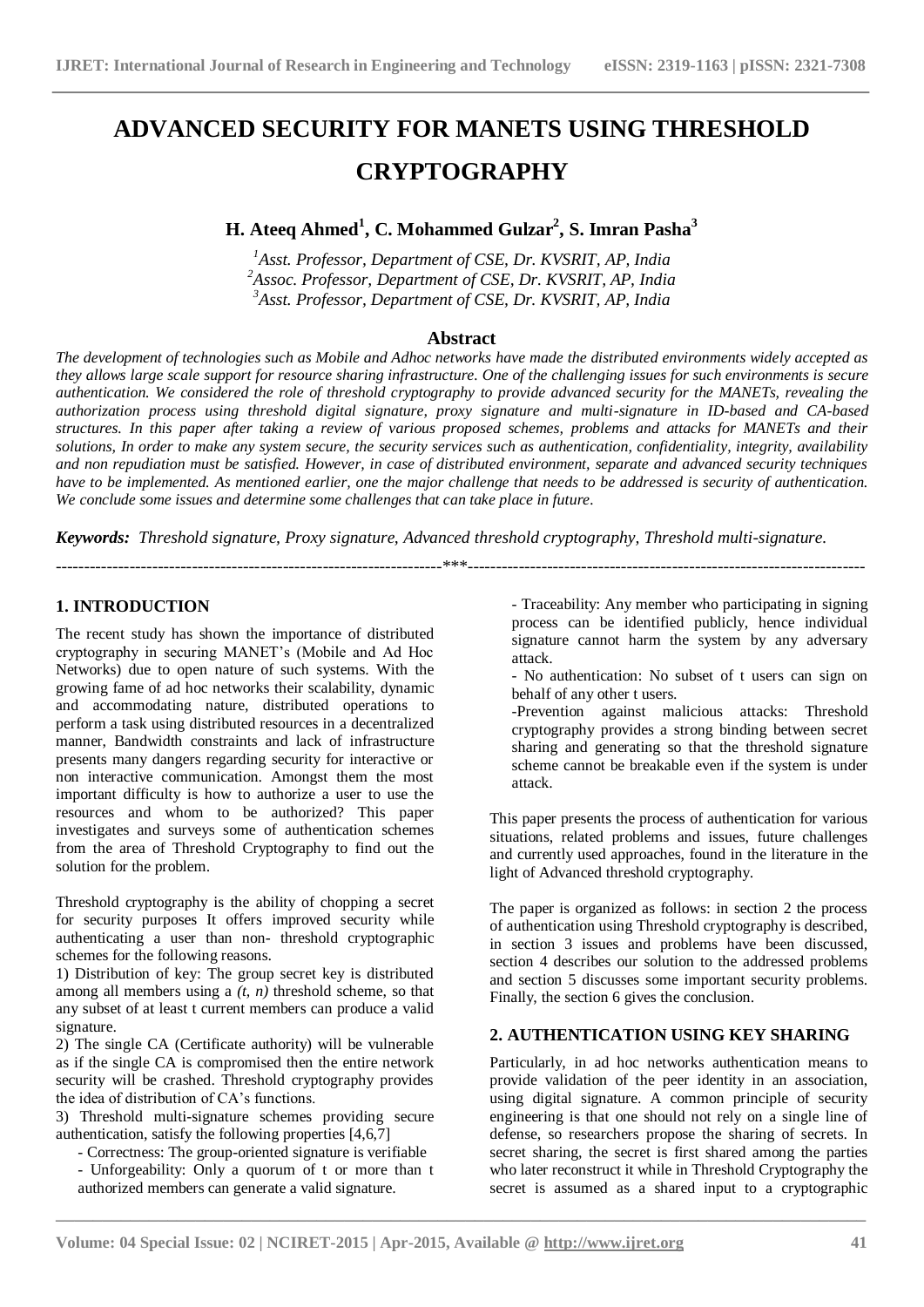computation, it is never reconstructed rather computed providing security against forging and exposure of private keys etc. For secure authentication the digital signature is computed in a distributed way based on the shares of secret key, therefore taking idea of secret sharing from Shamir's secret sharing scheme [1] the idea of Threshold signature was developed and applied to MANETs following the procedure in the below given definition.

**Definition:** A threshold signature scheme (Thresh-Key-Gen, Thresh-Sig, Ver) is t-secure (with parameters  $(T, k)$ , if no tadversary A that runs in time T can produce a signature on any message M without the participation of at least one honest party, except with probability

**Thresh-Key-Gen**: is a key generation protocol carried out by a designated dealer to generate a pair (Pk, Sk) of primary and private keys.

**Thresh-Sig**: is the distributed signature protocol. The output of the protocol is a signature Sig on message M.

**Ver:** is the verification algorithm on input M, Sig, and Pk, checks if Sig is a valid signature of M under Pk.

#### **2.1 Overview of Secret Sharing**

The idea of secret sharing is to divide a secret S into pieces, distribute them into users who pool the shares to reconstruct secret S when required. A well-known scheme is Shamir's secret sharing scheme, which is based on polynomial interpolation. A dealer shares a secret among n users in the following way:

Trusted dealer chooses a large prim  $q$  and at random a polynomial  $f(z)$  over Za of degree t such that  $f(0) = S$ . The dealer computes each user's share  $SS_i$  such that  $SS_i$  =  $f(i)$  mod q then secretly transmits  $SS_i$  to each user. After receiving shares, any group of  $t$  members can recover the secret with the help of their shares using LaGrange Interpolation formula:

 $f(z) = \sum_{i=1}^{k} SS_i l_i(z) \text{ mod } q$ <br>Where, where,<br> $l_i(z) = \prod_{j=1, j \neq i}^{t} \frac{z - j}{i - j} \mod q$ Since  $f(0)=S$ , the shared secret can be computed as:<br> $s = f(0) = \sum_{i=1}^{S} SS_i l_i(0) \mod q$ 

computed following the steps given below.

Thus t shares give no information about S while t+1 shares completely define S, via polynomial interpolation. An extension to Shamir's secret sharing scheme is known as Joint Secret Sharing Scheme it uses no dealer rather group members collectively choose shares, in that case the polynomial is itself shared such that  $f(z) = f1(z) + ... +f n(z)$ where  $f_1(z)$  is the polynomial of user Ui over  $Zq$ . It is

assumed that all n users are agreed on q, the joint secret is

User  $U_i$  chooses at random a polynomial  $f_i(z) \in Z_q$  of • User  $U_i$  chooses at random a polynomial  $f_i(z) \in Zq$  of<br>degree  $t - l$  such that  $f_i(0) = S_i$ .<br>Let  $f_i(z) = f_{i0} + f_{i1}z + ... + f_{it-1}z^{t-1}$  (mod q), where  $f_{i0} = S_i$ <br> $U_i$  computes  $U_j$ 's share  $SS_j^i = f_i(j)$  then sends it to<br> $U_j$ 

through a secure channel

• User  $U_j$  computes her share  $SS_j$  of the secret after summing all the received shares;

$$
SS_j = \sum_{i=1}^t SS_j^i
$$

*Secret Sharing* is also used for proactive secret sharing to change the individual secret shares(after a limited time) of the user  $U_i$  without changing the group secret. If the polynomial is  $f(z)$  such that  $f(0)=S$  and there is another polynomial  $g(z)$  such that  $g(0)=0$ , then by adding them we can get the same secret as:  $h(0)=S=f(0) + g(0)$ . Against the malicious intention of users another technique of secret sharing is designed known as *Verifiable Secret Sharing.*  VSS generates share for each user  $U_{i}$ , then these shares are sent to each user with an element know as w*itness* for verification purpose.

#### **2.2 Overview of Threshold Signature**

Informally, a digital signature is used for authentication, as it must verify the author and the Date and time of signature. It is an informative tag produced by a party A which is then appended to a message such that any other party can verify the tag as a valid signature by A, and another party C cannot produce a tag for a different message that can be verified as a valid signature from A. Threshold cryptography uses various different forms of digital signature we will give a brief description of such signatures.

Threshold Digital Signature: This is a (t, n) distributed signature scheme. There are n members each one is having a sub part of secret key and for the given message m at least t+1 or more honest members are required to generate a valid signature on m.

ID-based Threshold signature: A user submits his identity information ID to KGC. KGC selects Zp and computes the user's public key as  $QID = H2(ID)$ , and returns  $SID = sQID$ to the user as his private key. Each user Ui sends back partial signature to DC (Designated combiner), after signing the message. DC Combines the partial signatures and constructs a valid threshold signature.

Threshold proxy Signature: In a (t,n) threshold proxy signature scheme, the original signer can delegate his/her own signing capability to a group of n proxy signers such that t or more of them can generate proxy signatures cooperatively, but t-1 or less of them cannot do the same thing in a way that the following requirements are satisfied 1) *Unforgeability*: No third party who is not designated can create a valid proxy signature.

2) *Verifiability*: A recipient can verify the received proxy signature.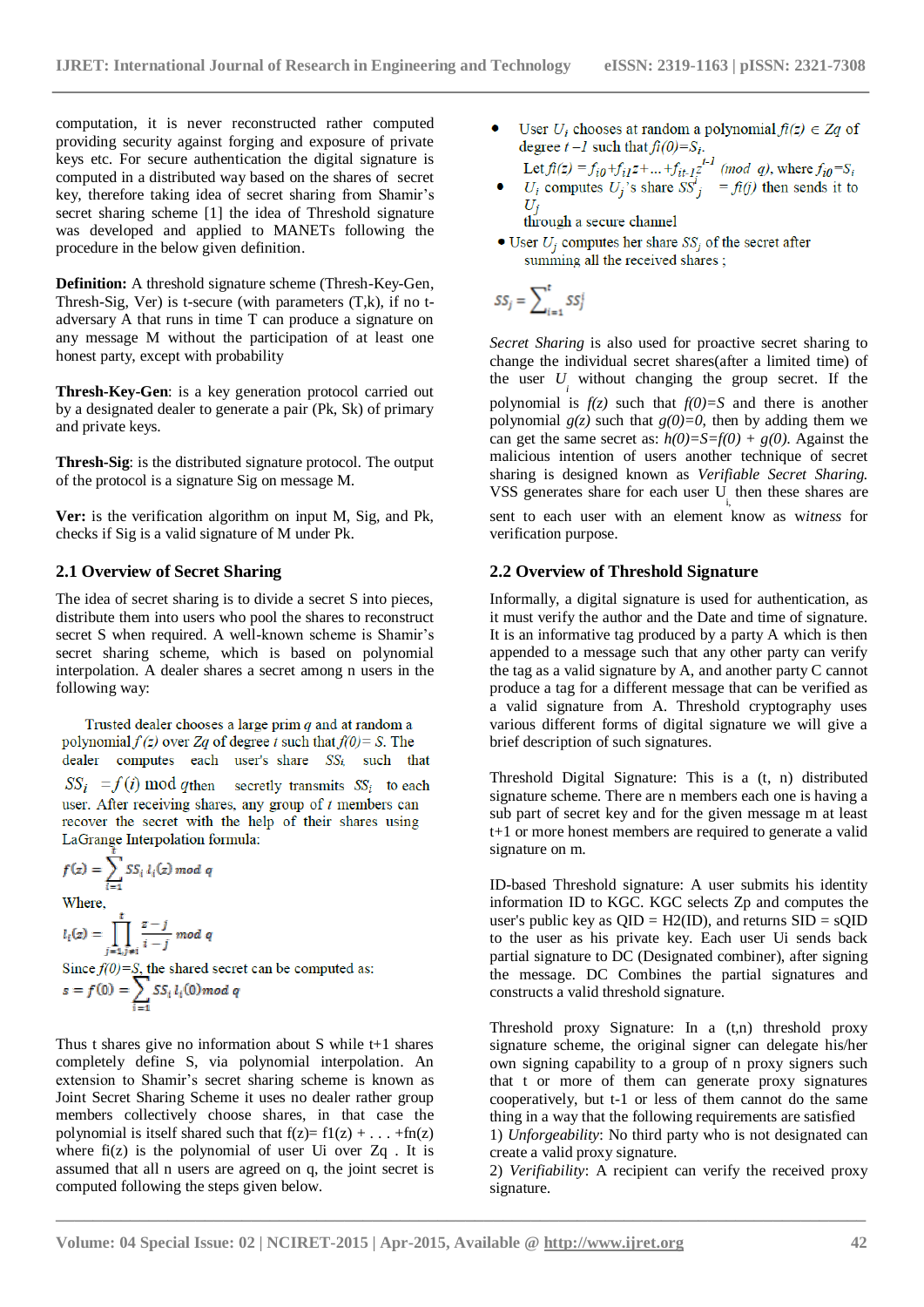Threshold Multi-signature: Threshold-multi-signature schemes combine the properties of threshold group-oriented signature schemes and multi-signature schemes to yield a signature scheme that allows a threshold t or more group members to collaboratively sign an arbitrary message providing that every signer can be identified.

#### **3. SOME IDENTIFIED PROBLEMS**

This paper discusses the issues regarding threshold signature schemes such as threshold multi-signatures partial signatures, proxy signature and takes a comprehensive look at the problems that occur during the process of authentication or after the authentication.

#### **3.1 Communication over MANET with the**

### **Problems of Lack of Infrastructure and Central**

#### **Authority**

A Mobile Ad hoc Network (MANET) provides cooperatively sharing of resources infrastructure. These networks, due to their lack of physical infrastructures or centralized authorities, pose a number of security challenges to an authentication protocol designer [1,3]. A centralized solution employing servers can easily be compromised, leaving the nodes exposed to threats by malicious peers [2].

#### **3.2 End-to-End Authenticity for Ad Hoc Networks**

#### **Using Threshold Cryptography**

As these networks are operated on highly unsecured wireless medium, secure authentication scheme is the major requirement for communication [2]. For such networks where mobility of nodes and extension are the basic requirements, the problems related to authentication using Threshold cryptography like public key management and private key share acquisition and computation are also big challenges regarding security.

# **3.3 Exposure of a Secret Key, and Key**

#### **Management**

The most dangerous attack on Cryptosystems in insecure, especially identity based encryption environment (like mobile systems) is Key-Exposure [5]. Secret key issuing process for ID based systems suffers from key escrowing and also requires a secure channel to issue the private key. Another problem related to keys management is that any t users may impersonate other t users' signatures without taking any responsibility.

#### **3.4 Problems with Setting up a Proactive Secure**

#### **Multi-secret Sharing Threshold System**

Malicious users can harm the system even using Threshold signature scheme. A natural method to prevent from them is to periodically refresh the secrets; however, this is not always possible. Suppose that someone wants to protect a data file by encrypting it under an initial key and then periodically updates that key, he should decrypt the file with the old key and encrypt it with the new key every time when the key changes, such method doesn't protect the integrity of the file at all, and it also exposes the secrecy to adversary when the file is being decrypted.

#### **3.5 Proxy Signature on Behalf of an Original Signer**

In a proxy signature an original signer delegates a user called proxy signer to sign message on behalf of the original signer in the case of his absence or large amount of work. The proxy signature generated by proxy signers for a message on behalf of an original signer can be misused as, an adversary can forge an illegal proxy signature for any message seemed to be generated by proxy signers on behalf of this adversary himself. The actual signer can attack on the system using its own-made proxy signature, therefore a flawless scheme is required limited resources do not allow any extra burden for MANETs that is why Threshold cryptographic solutions may not be suitable for most commercial ad hoc networks environments, as it involves additional computationally intensive modular exponentiations as compared to the asymmetric-key cryptographic protocols [3]. So an authentication scheme must also be very precise and easier to implement with reasonable storage capacity.

#### **4. OUR SOLUTION**

There are various methodologies adopted which are given below.

# **4.1 Solution to One Point Failure & Nodes Authenticity**

The use of a single CA (certificate authority) will be the vulnerable point in an Ad-hoc network , therefore the idea of distribution of CA is used that is *K* out of *N* nodes are required to take the action. Parameters  $N$  and  $K$  can be selected in such a way that the number of CA nodes in the network is adequate to provide robust certification services. Therefore gives a distributed self-organized CA, which does not rely on any central or external authority. To make threshold signature scheme more secure against malicious acts, [1] proposed the verifiable IP-address binding with public key. Each square region has a specific number of nodes=N. Author claims that this IP-bound threshold signature scheme not only provides a user simultaneous message authentication but also implicit public-key authenticity. The best authentication scheme is one with threshold cryptography and distributed CA capabilities [2]. The scheme proposed by [2] defines a rectangular topology, as given in figure 1, which assumes uniform distribution of the nodes in the smaller square region. Suppose that the coordinates of two mobile nodes are  $(x1, y1)$  and  $(x2, y2)$ respectively. These two nodes will be able to communicate,

$$
d = \sqrt{(x_2 - x_1)^2 + (y_2 - y_1)^2} < RN
$$

where RN= the maximum transmission range.

if the following inequality holds: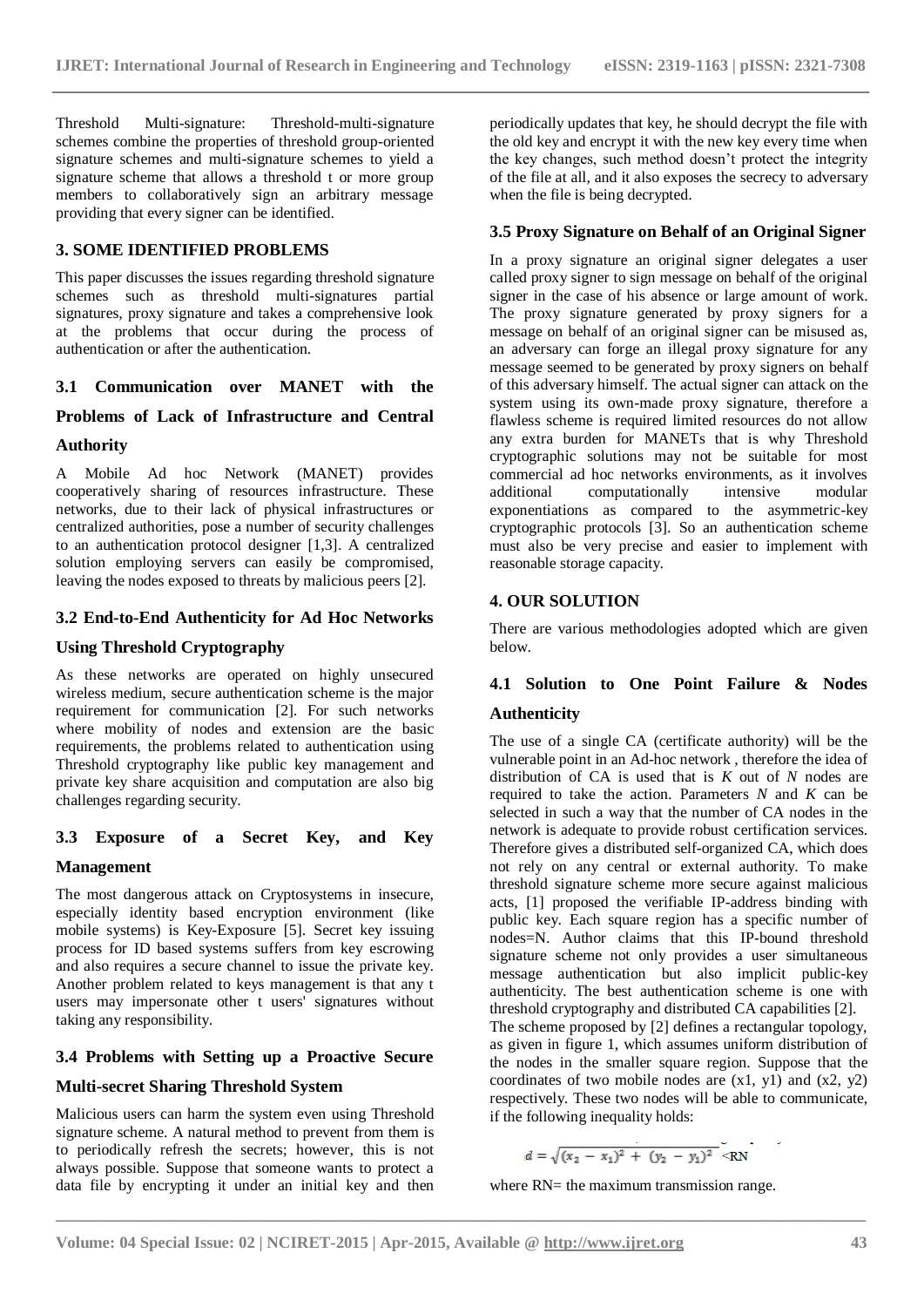#### **4.2 Key Disclosure and Key Management Solution**

There are two schemes for key management PKI (Public Key Infrastructure) which is CA-based and another is IDbased introduced by Shamir in 1984. ID-based systems can be a good alternative for CA-based systems from the viewpoint of efficiency and convenience. It uses the identity of user as public key and computes the private key as the function of public key; moreover user's credibility and trust management can omit the need of a secure channel. . CAbased key distribution schemes have some drawbacks such as certificate validity and verification. Proposes id-based scheme for keys management using elliptic curve groups and bilinear maps, scheme works as a KGC register the new user and maintain a data base for necessary details.

User can select any t+1 out of n KPAs (Key Privacy Authorities) to obtain all partial keys to compute private key. IBTKIE (Identity-based Threshold Key Insulation Encryption) is another time based key management scheme proposed by [5].in this scheme for a certain time duration at least *k* out of *n* helpers are needed to update the user's temporary private keys. Combining at least *k*ID key update information shares with one temporary private key corresponding to another period *t'*, user ID can derive the temporary private key for the current period *t*. Distributed key when used for jointly such as for conferences can be constructed as mentioned above.

# **4.3 Solution to Proactive Multi-Secret Sharing**

#### **Threshold Schemes**

For threshold multisecret sharing two schemes are in use CA-based and ID-based as proposed by. CA-based scheme requires a secure channel to issue certificate while identity based needs a lot of computational work. Using the concepts of bilinear pairing, distributed key generation and joint Pedersen verifiable secret sharing scheme [8] proposed the solution related to problems of security in open networks. A proactive secure scheme based on discrete logarithm DKMI (Distributed Key Management Infrastructure) is introduced in [7] that consider secret distribution, updating and redistribution using DKRU that solves the problem of the faulty share holders by identifying them in first round.

#### **4.4 Solution to Proxy Signature Problem**

For a valid Proxy signature, two or more proxy signers out of n can cooperatively produce it presents the security analysis of an ID based solution for forgery attack and shows that the scheme has some flaws however after correcting a new solution can be designed gives another solution based on KC-scheme making use of RSA and Lagrange interpolation to generate the proxy signature. A verification is performed for valid proxy signer to make scheme more secure and robust. Another solution is proposed in [6] to overcome the problem for an attack by original signer. The scheme works as the original signer say P0 chooses shares for each member in the proxy signer group and send them via a secure channel, P0 then selects time duration and divides it into short periods and generates

secret shares with some useful information like public key valid delegation period etc, for these periods. Upon receiving these shares, proxy signers compute individual proxy signature send them back to designated clerk who after verification compute the signature and then a verification is performed using parameter ASID which shows the actual signer id. For the scheme if attackers try to forge or calculate the private information from public information it's not possible due to provided computation security using discrete logarithm.

| <b>Symmetri</b><br>c | <b>ECC</b> | <b>RSA</b> |
|----------------------|------------|------------|
| 80                   | 163        | 1024       |
| 128                  | 283        | 3072       |
| 192                  | 409        | 7680       |

**Table -1:** Key sizes in bits for equivalent levels

#### **5. SECURITY PROBLEMS**

For MANETs, there are several security related issues. The security solution for MANETs is to provide security services such as Confidentiality, Integrity, Availability, and Non-Repudiation. We describe and discuss about these major security issues taking cryptographic techniques under consideration.

**Authentication:** To identify a node or user in ad hoc network, secure authentication is required. The basic objective is to save honest users from being cheated and to prevent impersonation. Digital signature is the technique which is used for the purpose effectively. A signature is shared among users and regenerated when needed, is the basic idea behind threshold signature schemes. But sometimes a user grants the signing authority to another user as we have observed in proxy signature which is a threat for other users. Another potential threat is, if a group of malicious user attacks collusively such as n users impersonate the other n user's signature could harm the smoothness of system until it shall be resolved. For this purpose CA and ID-based schemes based on threshold cryptographic primitives have been designed. Either CA assigns a key or ID to user which is used to generate the share of signature known as partial signature. Partial signatures and threshold signatures are generated as the function of ID and verified. These partial signatures then are combined to form threshold multi-signatures. New techniques are being developed to reduce the danger of Key escrowing and with reduced computation especially for MANETs.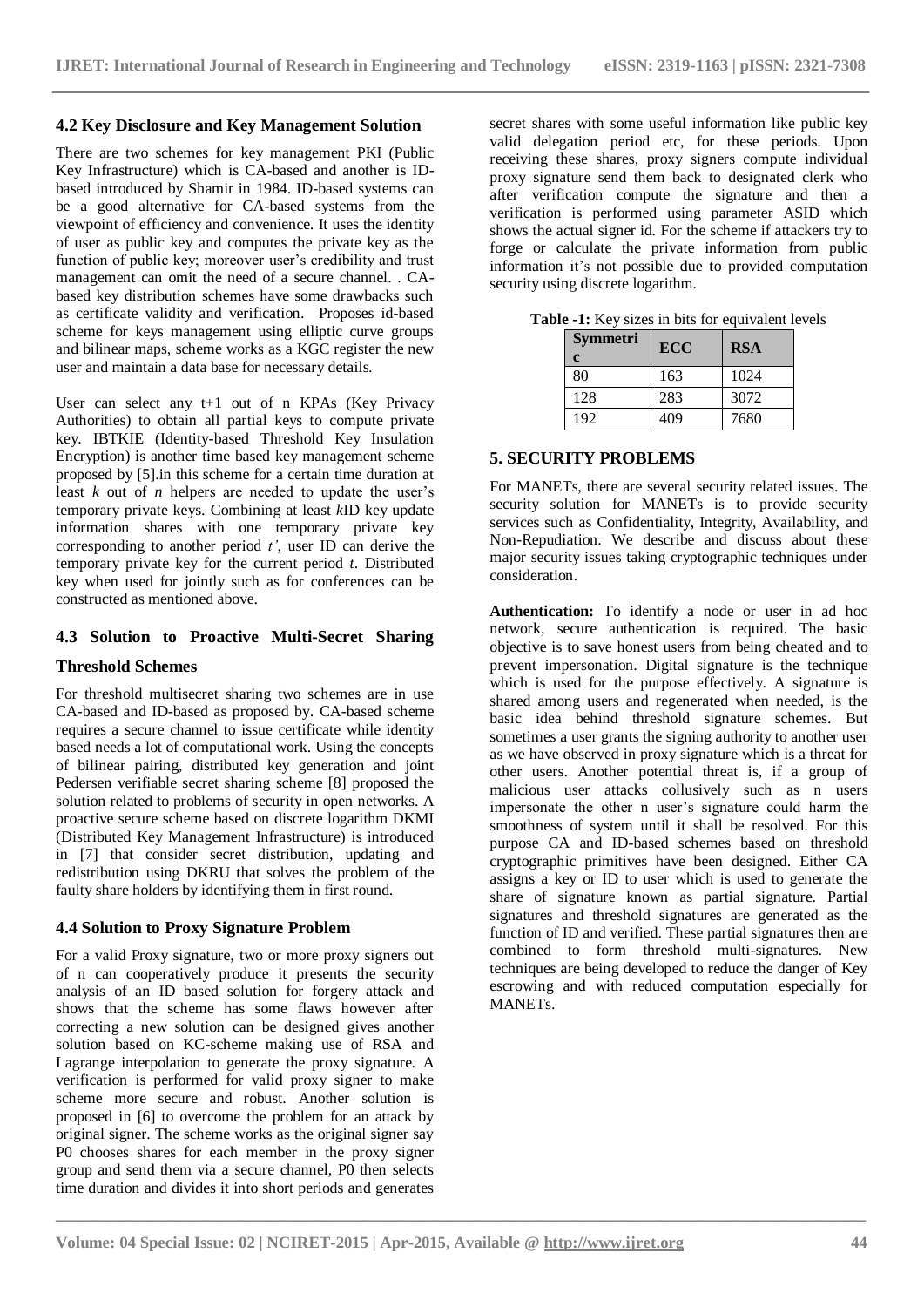

**Fig -1**: Secure Authentication

**Confidentiality:** Another important security feature is confidentiality which means the contents of secret message should not be disclosed to any other user but the one to whom secret information has been sent. MANETs are open networks and therefore, communication over such networks requires a verifiable identity as remote users may not know each other. This verification process detects the sender which helps to find out that if the message is forged or the signature has been stolen or the authorized user is behaving unkindly. All these problems are considered when security of MANET is concerned. Threshold digital signatures provide a way to build confidentiality as only a legal user can only open the message.

**Non-Repudiation:** The major goal achieved by implementing non-repudiation is to ensure that if a user sends a message with the signature then that user cannot deny having sent the message.

**Availably:** The objective of availability is to keep the network service or resources obtainable to the authorized users. It permits the survivability of the network despite malicious incidents such as DoS (Denial of Service) attack. When a dishonest node launches a DoS attack or tries to disturb the communication between nodes generating some erroneous messages, an intrusion detection process is taken place. In such process a periodically monitoring of the current activities of all participating nodes is done.

**Integrity:** It shows that received message is not modified or corrupted. When data or secret information is sent through the wireless medium, there is a possibility that an intruder picks up message and resend with incorrect information. Integrity can be achieved through digital signature or hash function algorithms.

# **6. CONCLUSION**

After reviewing a range of techniques to authenticate an individual signer or a group of signers, we conclude that Advanced Threshold cryptography is providing security to MANETs in term of public key management, partial signature aggregation and entity management structure for

dynamically adjustable groups. In spite of difficulties in implementation, there are techniques such as weighted RSA technique and use of Elliptic Curve based Threshold cryptography to overcome the problem. Trust building among nodes without a central authority is the future challenge in the field of threshold cryptography.

In the future we plan to investigate reputation and trust based threshold signature scheme for dynamic and ad-hoc groups to obtain a more secure authentication scheme for Point to Point MANETs.

# **ACKNOWLEDGEMENTS**

We wish to thanks the previous authors for providing a nice concept in the area of security. This paper presents a significantly improved construction and a complete rewrite and evaluation of our implementation that can significantly improves the overall concept of security for MANETs by using threshold cryptography.

#### **REFERENCES**

[1]. G. D. Crescenzo, R. Ge and G. R. Arce. "Improved Topology Assumptions for Threshold Cryptography in Mobile Ad Hoc Networks". In ACM SASN, 2005.

[2]. D. D. Vergados and G. Stergio. "An Authentication Scheme for Ad-hoc Networks using Threshold Secret Sharing". Wireless Pers Commun (WPC'07) vol 43 ppt. 1767–1780, Springer 2007.

[3]. M. A. Azer ,S. M. El-Kassas and M. S. El-Soudani . "Threshold Cryptography and Authentication in Ad Hoc Networks ". In Second International Conference on Systems and Networks Communications (ICSNC'07), 2007.

[4]. S. Iftene and M. Grindei. "Weighted Threshold RSA Based on the Chinese Remainder Theorem". In Ninth International Symposium on Symbolic and Numeric Algorithms for Scientific Computing-2008

[5]. J. Weng, S. Liu, K. Chen, D. Zheng, and W. Qiu. "Identity-Based Threshold Key-Insulated Encryption without Random Oracles". In T.Malkin (Ed): CT-RSA 2008,LNCS vol 4964 pp. 2013-220. Springer, Heidelberg 2008.

[6]. M. S. Hwang , S. F. Tzeng, and C. T. Li."A New Nonrepudiable Threshold Proxy Signature with Valid Scheme Delegation Period". Gervasi and M. Gavrilova (Eds.): ICCSA 2007, LNCS vol 4707, Part III, pp. 273-284, Springer, Heidelberg.

[7]. M. S. Hwang , S. F. Tzeng, and C. T. Li. "A Fully Distributed Proactively Secure Threshold-Multisignature Scheme". In IEEE Transaction on Parallel and Distributed Systems, VOL. 18, NO. 4, APRIL 2007

[8]. W. Chen and F. Lei. "An Efficient Multi-sender Identity Based Threshold Signcryption with Public Verifiability". In Eighth International Conference on Parallel and Distributed Computing, Applications and Technologies, 2007.

[9]. F. Li, Q. Xue and Z. Cao."Cryptanalysis of Kuo and Chen's Threshold Proxy Signature Scheme Based on the RSA". In International Conference on Information Technology (ITNG'07).2007.